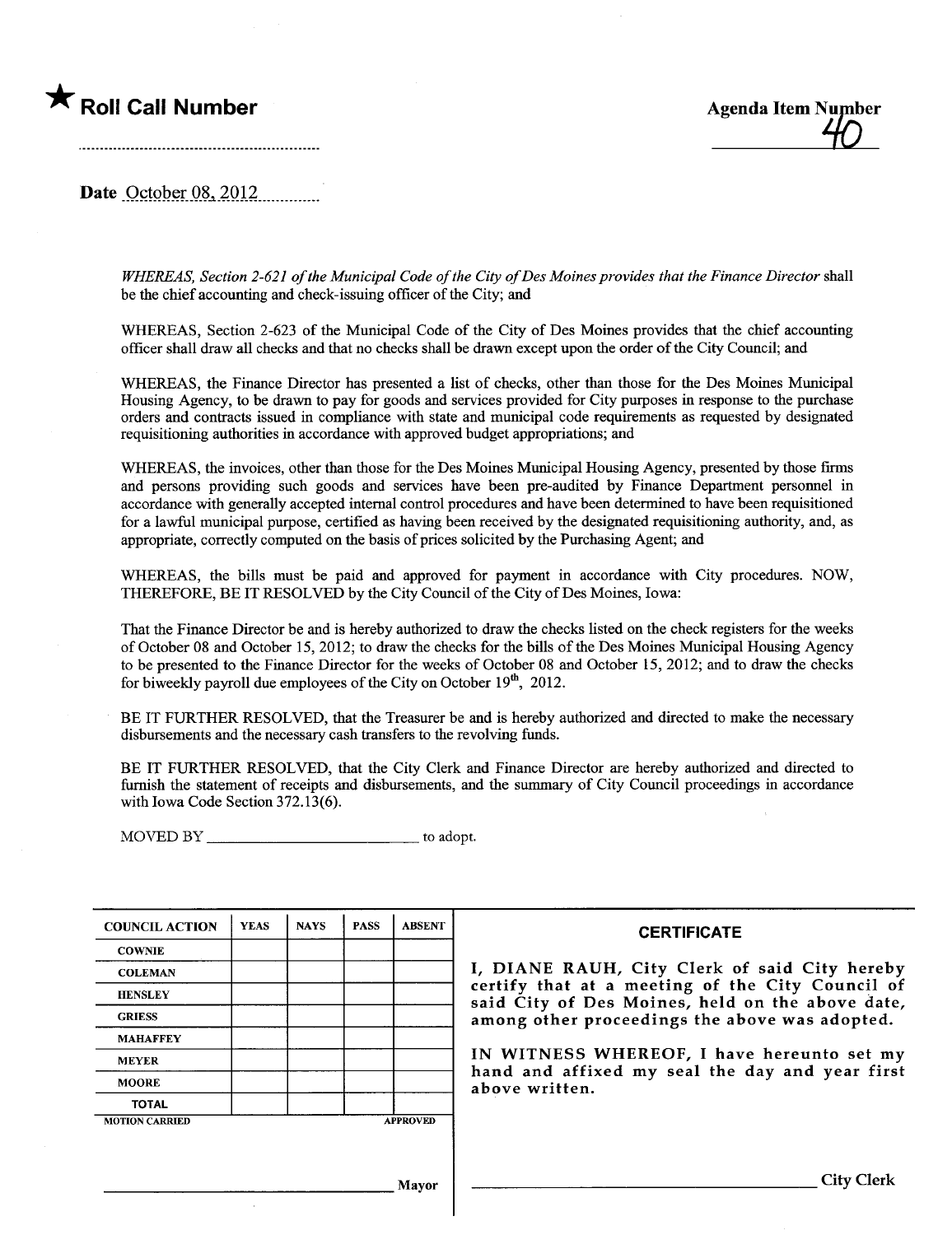#### DES MOINES ENGINEERING DEPARTMENT CONSTRUCTION CONTRACT PARTIAL PAYMENT REQUEST



## For Check Register of September 28, 2012 As approved by City Council on September 24, 2012 (Roll Call No. 12-)  $\sqrt{5/3}$

September 24, 2012 Page No. 1

The work performed associated with the following listed construction contract partial payments has been constructed in substantial compliance with the plans and specifications, and the Engineering Department hereby requests that the Finance Department process payment to the following contractors:

| <b>Activity ID</b> | <b>Project Title</b>                           | Contractor                                                                                                                | Partial<br>Payment<br>No. | Partial<br>Payment<br>Amount |
|--------------------|------------------------------------------------|---------------------------------------------------------------------------------------------------------------------------|---------------------------|------------------------------|
| 06-2010-009        | Indianola Avenue Widening - Phase 2            | Reilly Construction Co., Inc.<br>Chris R. Reilly, President<br>110 E. Main Street<br><b>PO Box 99</b><br>Ossian, IA 52161 | 09                        | \$602,067.49                 |
|                    | STP-U-1945(745)--70-77                         |                                                                                                                           |                           |                              |
| 08-2009-003        | Court Avenue and Water Street Sewer Separation | H & W Contracting LLC<br>Thomas L. Hurd, President<br>3416 West Hovland Avenue<br>Sioux Falls, SD 57107                   | 17                        | \$148,190.45                 |

08-DRI-032, I-JOBS #501

Note: The City Engineer has determined that the contract is substantially complete and this payment includes partial release of retainage requested by the Contractor pursuant to Iowa Code Chapter 26.

equested by:<br>Jul 2 Drewer

Jeb E. Brewer, P.E. Des Moines City Engineer

cc: City Clerk

Requested by: Funds available:

Scott E. Sanders Des Moines Finance Director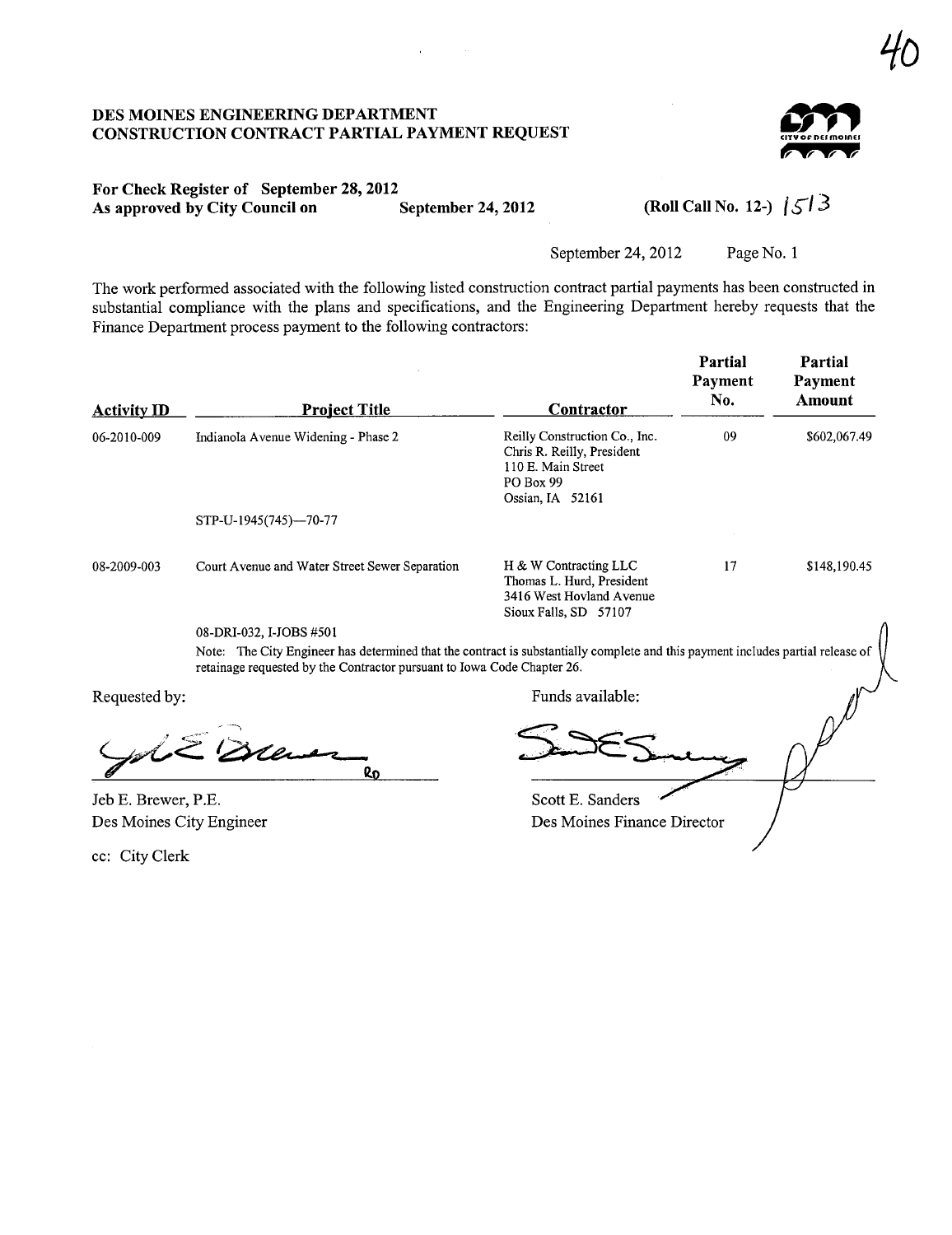#### DES MOINES ENGINEERING DEPARTMENT CONSTRUCTION CONTRACT PARTIAL PAYMENT REQUEST



YL

#### For Check Register of October 5, 2012 As approved by City Council on September 24, 2012 (Roll Call No. 12-1513)

 $\ddot{\phantom{a}}$ 

 $\sim 10$ 

October 01,2012 Page No. 1

The work performed associated with the following listed construction contract partial payments has been constructed in substantial compliance with the plans and specifications, and the Engineering Department hereby requests that the Finance Department process payment to the following contractors:

| <b>Activity ID</b> | <b>Project Title</b>                                                  | Contractor                                                                                                                      | Partial<br>Payment<br>No. | Partial<br>Payment<br>Amount |
|--------------------|-----------------------------------------------------------------------|---------------------------------------------------------------------------------------------------------------------------------|---------------------------|------------------------------|
| 06-2009-007        | S.E. 6th Street Widening - E. Court Avenue to the Des<br>Moines River | <b>Elder Corporation</b><br>Jared R. Elder II, President<br>5088 E. University Avenue<br>Des Moines, IA 50327                   | 16                        | \$244,852.75                 |
| 06-2011-004        | S.W. 9th Street and DART Way Intersection<br>Improvements             | Grimes Asphalt & Paving<br>Corp.<br>Kurt Rasmussen, President<br>5550 NE 22nd Street<br>P.O. Box 3374<br>Des Moines, IA 50313   | 06                        | \$37,087.95                  |
|                    | STP-1945(782)--2C-77                                                  |                                                                                                                                 |                           |                              |
| 06-2012-001        | 2012 HMA Pavement Scarification and Resurfacing                       | OMG Midwest, Inc. d/b/a Des<br>Moines Asphalt & Paving<br>James Gauger, President<br>P.O. Box 3365<br>Des Moines, IA 50316-0365 | 03                        | \$136,324.10                 |
| 06-2012-003        | 2012 Expanded Street Resurfacing Program - Contract<br>1              | Grimes Asphalt & Paving<br>Corp.<br>Kurt Rasmussen, President<br>5550 NE 22nd Street<br>P.O. Box 3374<br>Des Moines, IA 50313   | 02                        | \$110,328.19                 |
| 06-2012-004        | 2012 Expanded Street Resurfacing Program - Contract<br>$\overline{2}$ | OMG Midwest, Inc. d/b/a Des<br>Moines Asphalt & Paving<br>James Gauger, President<br>P.O. Box 3365<br>Des Moines, IA 50316-0365 | 01                        | \$498,744.85                 |
| 08-2012-001        | 2012 Sewer Repair - Contract 1                                        | J & K Contracting, LLC<br>Jeremy Feldmann, President<br>1307 East Lincoln Way<br>PO Box 1790<br>Ames, IA 50010-1790             | 05                        | \$176,313.09                 |
|                    | Disaster Number: FEMA-1930                                            |                                                                                                                                 |                           |                              |

NOTE: Make payable to: J & K Contracting, LLC, Escrow Account #8761186223, and send to: North American Construction Services, Inc., 1710 Douglas Drive N., Suite109, Golden Valley, MN 55422.